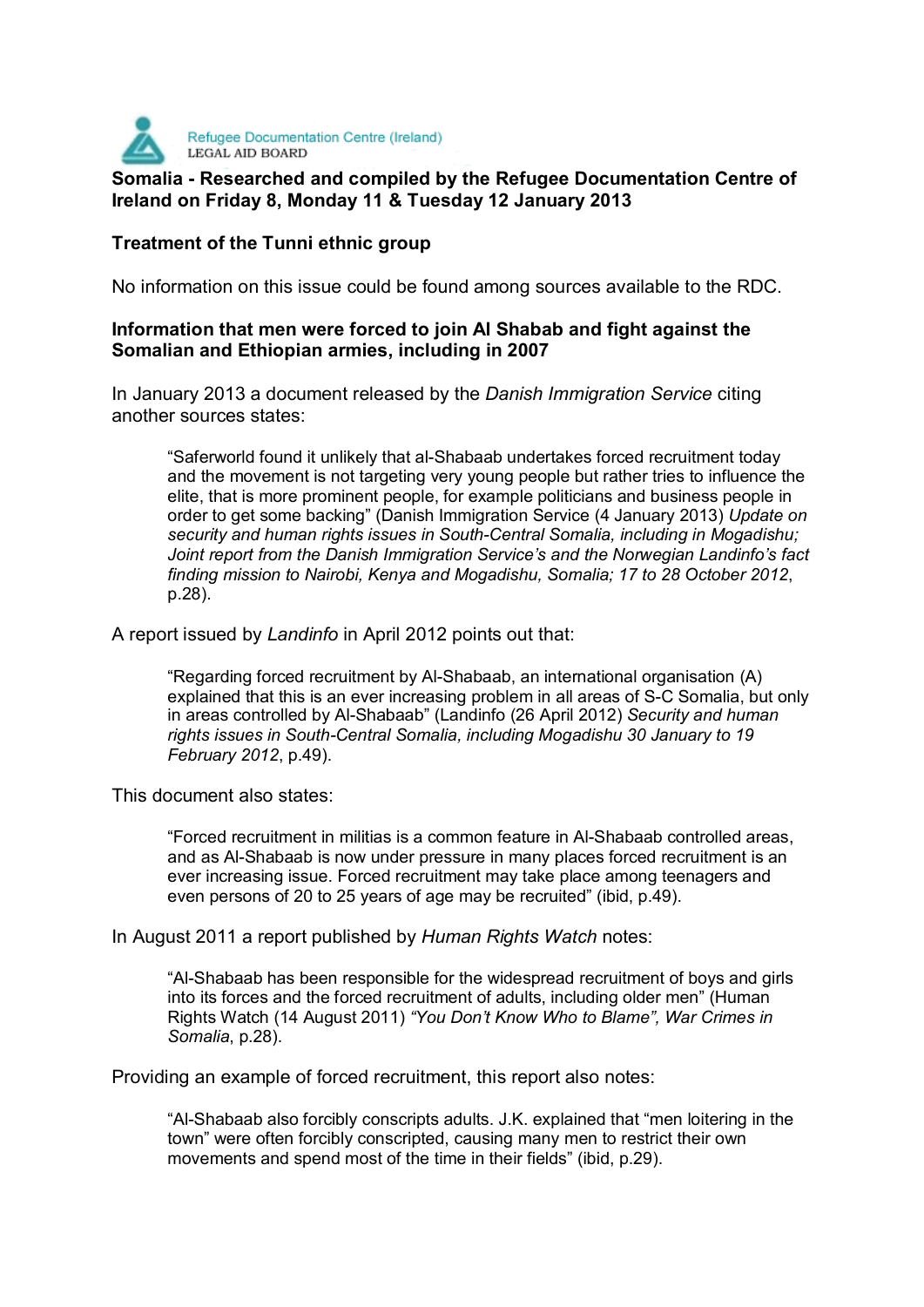A report issued by *Amnesty International* in July 2011 states:

"For instance, al-Shabab leaders in Baidoa reportedly called on residents, including children, to participate in the jihad (holy war) against the TFG around August 2010…" (Amnesty International (20 July 2011) *In the line of fire, Somalia's children under attack*, p.22).

In July 2011 a document issued by *Landinfo* commenting on forced recruitment by al-Shabab states that:

"…that forced recruitment is a larger problem in areas where the Murusade, Duduble and Galjel clans live, than in other areas" (Landinfo (22 July 2011) *Somalia: Armed groups and recruitment in the south*, p.2).

In November 2010 *Amnesty International* point out in a report that:

"Armed Islamist groups, and particularly al-Shabab, are responsible for widespread recruitment of children into their forces, and for forced recruitment of young men" (Amnesty International (1 November 2010) *Somalia, Violations of human rights and international humanitarian law in Central and Southern Somalia, Amnesty International submission to the UN Universal Periodic Review, May 2011*).

In July 2010 research issued by the *Australian Refugee Review Tribunal* notes:

"The practice of forcibly recruiting young Somali men to join Al-Shabaab by threatening to cut off limbs was first reported in 2009" (Australian Refugee Review Tribunal (9 July 2010) *Country Advice Somalia, Somalia – SOM37002 – Amputations – Al-Shabaab – Clans – Recruitment*, p.1).

A report issued in May 2010 by the *UNHCR* states:

"There are reports that increasing numbers of young Somali males are leaving southern and central Somalia due to the possibility of being forcibly recruited into the ranks of the various militia groups involved in the conflict. Forced recruitment, including of children, has been reported on a regular basis" (UNHCR (5 May 2010) *Somalia: UNHCR Eligibility Guidelines for Assessing the International Protection Needs of Asylum-Seekers from Somalia*, p.16).

In April 2010 a document issued by *Human Rights Watch* notes:

"Parties to the conflict in Somalia gain new fighters through the use or threat of force and by unlawfully seeking recruits among children and refugees. Opposition forces, especially but not exclusively al-Shabaab, are expanding their ranks by threatening those who resist with death and at times carrying out their threats" (Human Rights Watch (19 April 2010) *Harsh War, Harsh Peace*, p.50).

The authors of this report also point out that:

"Human Rights Watch also interviewed several young men who fled Mogadishu because al- Shabaab or Hizbul Islam threatened to kill them for refusing to join their forces" (ibid, p.50).

A publication issued in October 2009 by the *United Nations News Centre* notes: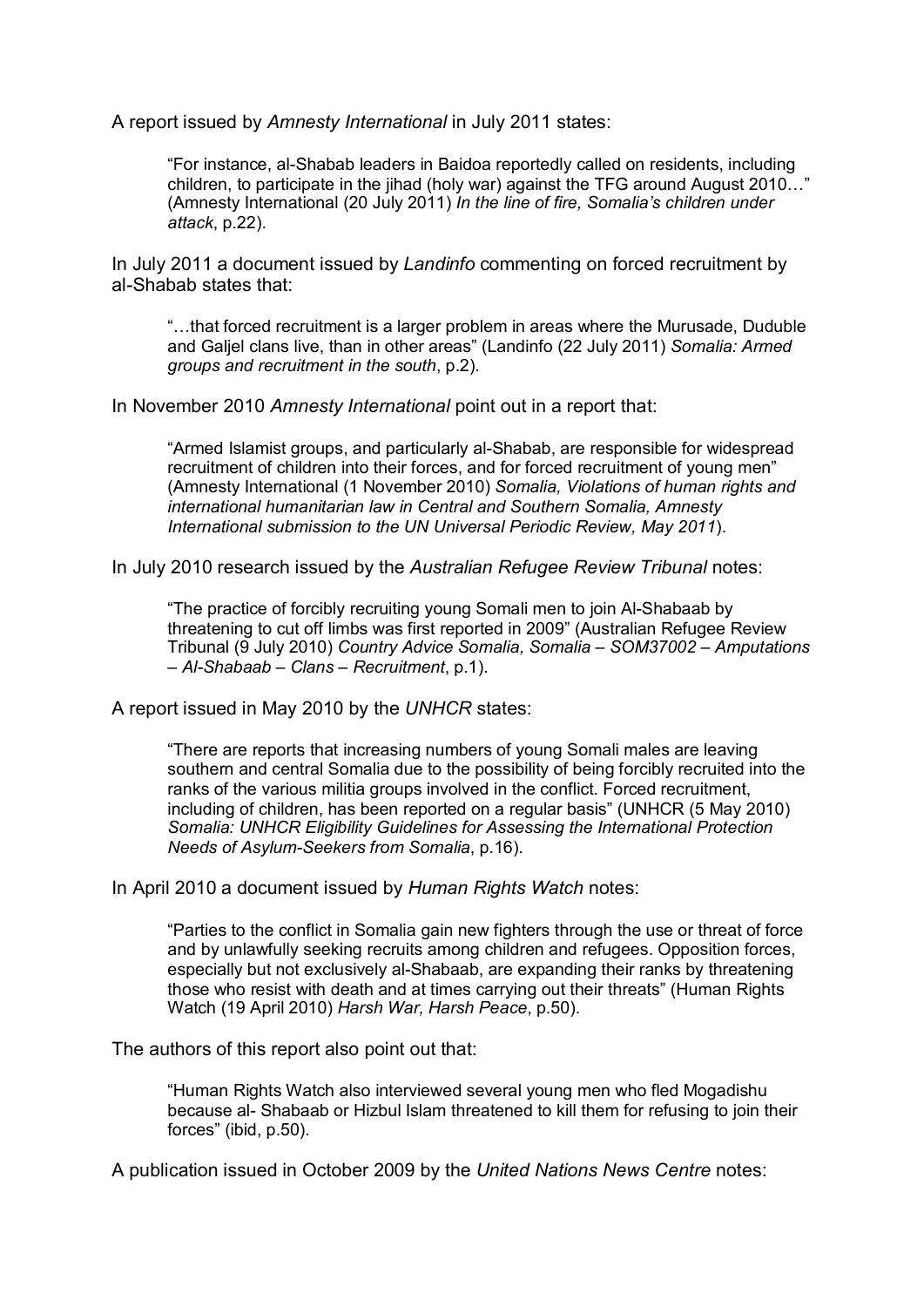"Expressing his shock at the level of violence faced by civilians in Somalia, an independent United Nations human rights expert today rebuked the international community for failing the 1.5 million people uprooted from their homes in the Horn of Africa nation. "Serious violations of international humanitarian and human rights law, in particular indiscriminate attacks and shelling of areas populated or frequented by civilians, are being perpetrated by all parties to the conflict with total impunity," Walter Kälin, the Secretary-General's Special Representative on the human rights of internally displaced persons (IDPs), who wrapped up a week-long visit to Somalia today said. These acts could be tantamount to war crimes, he said, adding that people are also fleeing their homes due to death threats, the risk of targeted killings and forced recruitment by militias" (United Nations News Centre (21 October 2009) *International community failing uprooted Somalis, says UN rights expert*).

The *New York Times* in March 2009 points out that:

"Shabaab has engaged in forced recruitment among Somalis…" (New York Times (2 March 2009) *Backgrounder: Al-Shabaab*).

A report published in August 2007 by the *Danish Immigration Service* citing external sources points out that:

"Yassin emphasized that no one is being forced into clan-based militia if he is not a member of that same clan. Forced recruitment is not common, but a person has to go if the clan elders request it" (Danish Immigration Service (August 2007) *Human rights and security in central and southern Somalia*, p.26).

This document also states that:

"An international organisation (A) explained that forced recruitment to militias took place during all of 2006…An international organisation (C) confirmed that militias are all recruiting by force and some recruits are minors" (ibid, p.27).

In May 2007 *Amnesty International* notes:

"Amnesty International talked to a number of refugees from the Somali minority groups, who have no clan protection. Most of them asserted that they had been specifically targeted for persecution by the different armed groups such as COSIC fighters or clan-based armed or militia groups, solely on the basis of being minorities and not members of a clan. According to the refugees, this often resulted in targeted attacks on them and their families resulting in deaths and injuries, the looting of their belongings and property, and their forced conscription into armed groups" (Amnesty International (2 May 2007) *Kenya, Denied Refuge, The effect of the closure of the Kenya/Somalia border on thousands of Somali asylum-seekers and refugees*, p.6).

In October 2007 *Agence France Presse* describes al-shabab as:

"The Shabab are extremist elements of the Islamist movement that controlled much of southern and central Somalia during the second half of 2006" (Agence France Presse (3 October 2007) *Fierce fighting in Somali capital*).

A profile of al-shabab is included in a report published in May 2010 by the *International Crisis Group* which states: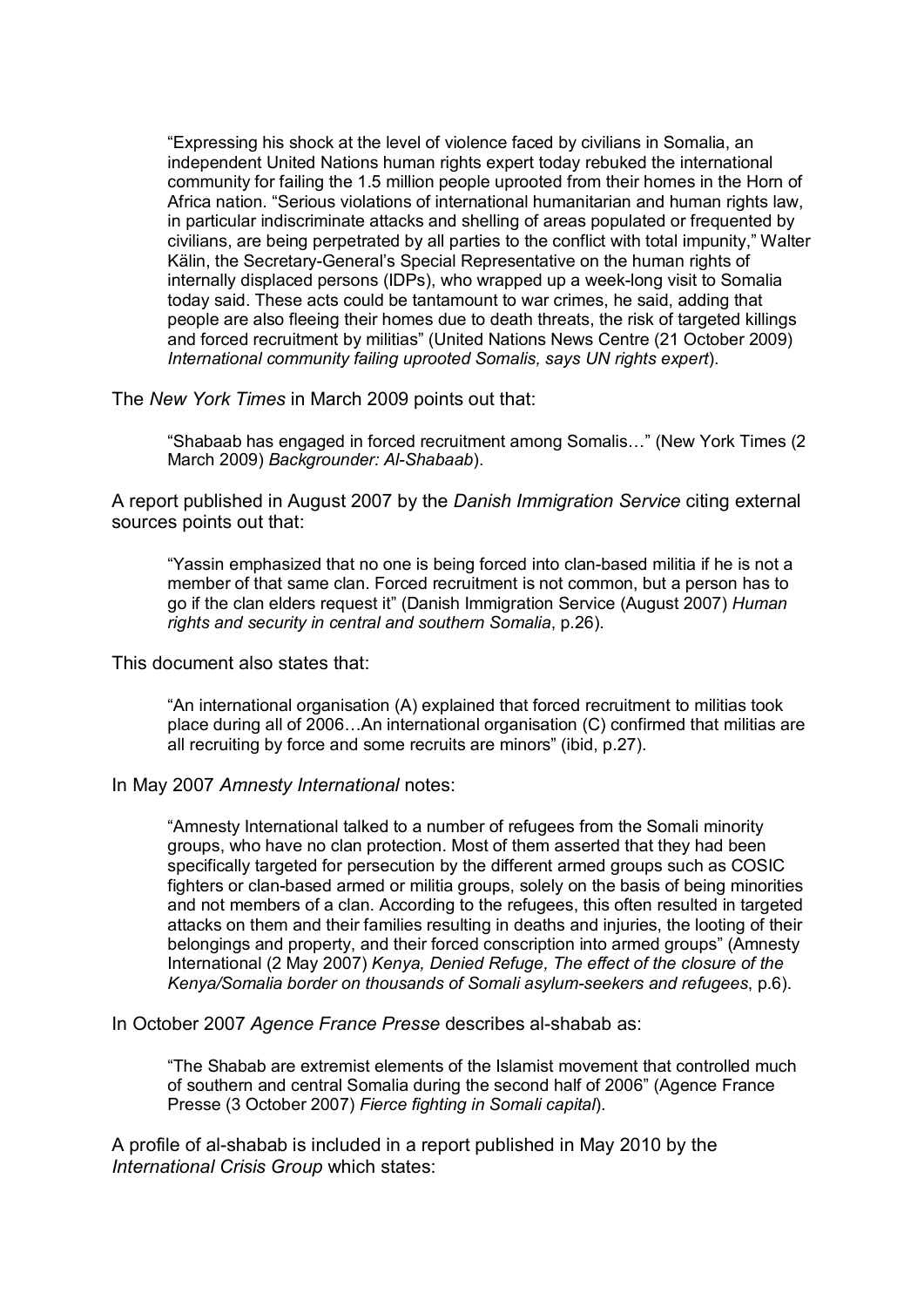"Al-Shabaab (the Youth) grew to prominence during the rise of the UIC. After the Ethiopian invasion that toppled the UIC, it energetically conducted an extensive military, political and propaganda campaign aimed at recapturing southern Somalia. It has largely recruited from radicalised young men and sees the struggle with its adversaries as essentially ideological. Initially a loose network of Islamist groups opposed to Ethiopian occupation, it has become over the last couple of years more centralised and increasingly extremist" (International Crisis Group (18 May 2010) *Somalia's Divided Islamists*, p.5).

A report published in July 2011 by the *Centre for Strategic and International Studies*  on al-Shabab states:

"Originally the small, youth militia arm of a relatively moderate Islamist organisation that rose to power in Somalia in early 2006, al Shabaab was radicalised and brought to prominence as a popular Islamist guerrilla movement by Ethiopia's invasion in December of that year" (Centre for Strategic and International Studies (Centre for Strategic and International Studies (July 2011) *Al Shabaab*, p.1).

No further information on this issue could be found among sources available to the RDC.

## **References**

Agence France Presse (3 October 2007) *Fierce fighting in Somali capital*  **http://reliefweb.int/report/somalia/fierce-fighting-somali-capital** Accessed Monday 11 February 2013

Amnesty International (20 July 2011) *In the line of fire, Somalia's children under attack* 

**http://www.amnesty.org/en/library/asset/AFR52/001/2011/en/2b90b425-0742- 4c83-87f0-e8fd0b6baa51/afr520012011en.pdf**

Attachment not included due to IT limitations Accessed Friday 08 February 2013

Amnesty International (1 November 2010) *Somalia, Violations of human rights and international humanitarian law in Central and Southern Somalia, Amnesty International submission to the UN Universal Periodic Review, May 2011*  http://www.amnesty.org/en/library/asset/AFR52/014/2010/en/f63aa25b-1c3c-4354- 801a-95c61cb9b916/afr520142010en.pdf Accessed Friday 08 February 2013

Amnesty International (2 May 2007) *Kenya, Denied Refuge, The effect of the closure of the Kenya/Somalia border on thousands of Somali asylum-seekers and refugees*  http://www.amnesty.org/en/library/asset/AFR32/002/2007/en/1209e85f-d3a0-11dda329-2f46302a8cc6/afr320022007en.pdf Accessed Monday 11 February 2013

Australian Refugee Review Tribunal (9 July 2010) *Country Advice Somalia, Somalia – SOM37002 – Amputations – Al-Shabaab – Clans – Recruitment*  http://www.ecoi.net/file\_upload/1930\_1303056171\_som37002.pdf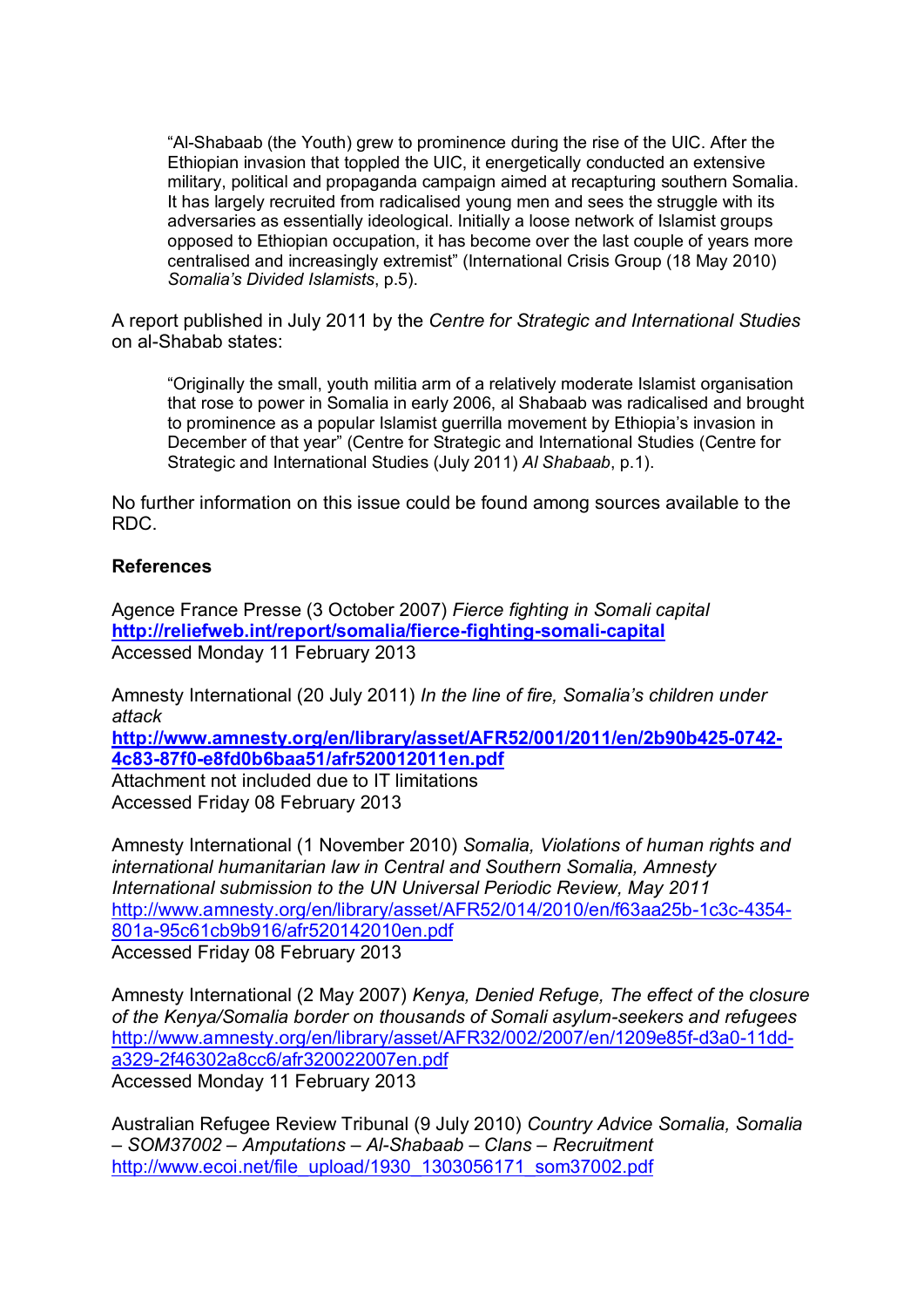Accessed Monday 11 February 2013

Centre for Strategic and International Studies (July 2011) *Al Shabaab*  http://csis.org/files/publication/110715 Wise AlShabaab AQAM%20Futures%20Cas e%20Study\_WEB.pdf Accessed Tuesday 12 February 2013

Danish Immigration Service (4 January 2013) *Update on security and human rights issues in South-Central Somalia, including in Mogadishu; Joint report from the Danish Immigration Service's and the Norwegian Landinfo's fact finding mission to Nairobi, Kenya and Mogadishu, Somalia; 17 to 28 October 2012*  http://www.nyidanmark.dk/NR/rdonlyres/68C10A22-BFFC-4BD6-899D-60FB6B0F7AC5/0/FFMSomalia2013Final.pdf Attachment not included due to IT limitations Accessed Monday 11 February 2013

Danish Immigration Service (August 2007) *Human rights and security in central and southern Somalia*  http://www.nyidanmark.dk/NR/rdonlyres/F382C881-5A67-4605-845F-953B98E01355/0/somaliarapport\_humanrights.pdf Accessed Monday 11 February 2013

Human Rights Watch (14 August 2011) *"You Don't Know Who to Blame", War Crimes in Somalia*  http://www.hrw.org/sites/default/files/reports/somalia0811webwcover.pdf Accessed Monday 11 February 2013

Human Rights Watch (19 April 2010) *Harsh War, Harsh Peace*  http://www.hrw.org/sites/default/files/reports/somalia0410webwcover\_0.pdf Accessed Friday 08 February 2013

International Crisis Group (18 May 2010) *Somalia's Divided Islamists*  http://www.crisisgroup.org/~/media/Files/africa/horn-ofafrica/somalia/B74%20Somalias%20Divided%20Islamists.pdf Attachment not included due to IT limitations Accessed Monday 11 February 2013

Landinfo (26 April 2012) *Security and human rights issues in South-Central Somalia, including Mogadishu 30 January to 19 February 2012*  http://www.nyidanmark.dk/NR/rdonlyres/90821397-6911-4CEF-A8D0- 6B8647021EF2/0/Security\_human\_rights\_issues\_South\_CentralSomalia\_including\_ Mogadishu.pdf Attachment not included due to IT limitations Accessed Monday 11 February 2013

Landinfo (22 July 2011) *Somalia: Armed groups and recruitment in the south*  http://www.ecoi.net/file\_upload/1788\_1322485374\_1804-1.pdf Accessed Monday 11 February 2013

New York Times (2 March 2009) *Backgrounder: Al-Shabaab*